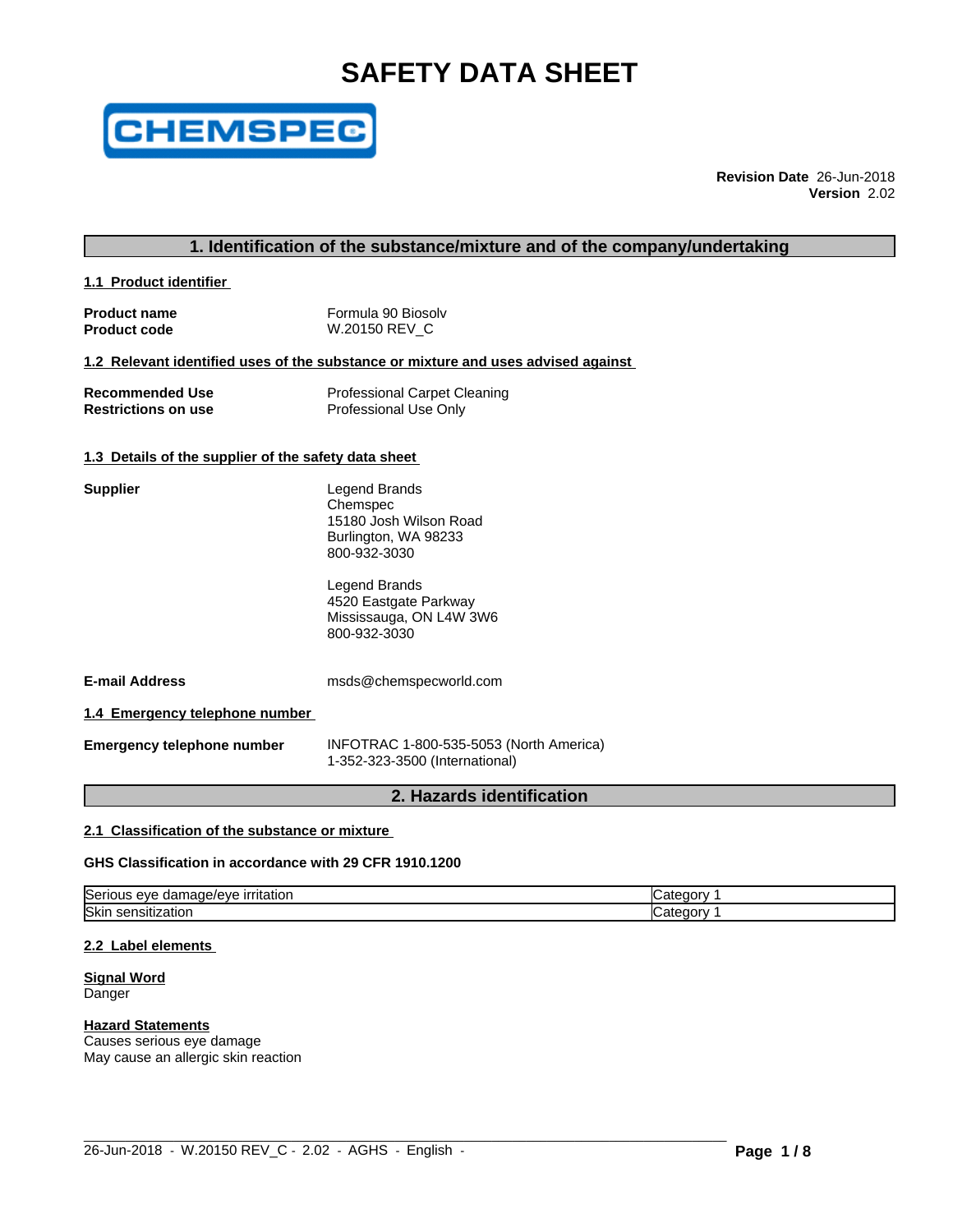

# **Precautionary Statements - Prevention**

Avoid breathing dust/fume/gas/mist/vapors/spray Contaminated work clothing should not be allowed out of the workplace Wear protective gloves/clothing and eye/face protection

IF IN EYES: Rinse cautiously with water for several minutes. Remove contact lenses, if present and easy to do. Continue rinsing Immediately call a POISON CENTER or doctor IF ON SKIN: Wash with plenty of water and soap If skin irritation or rash occurs: Get medical advice/attention Wash contaminated clothing before reuse

#### **Precautionary Statements - Disposal**

Dispose of contents/container to an approved waste disposal plant

# **2.3. Other Hazards Hazards not otherwise classified (HNOC)**

Not Applicable

#### **2.4 Other information**

Not Applicable

**Unknown Acute Toxicity**  $\lt$  1% of the mixture consists of ingredient(s) of unknown toxicity

# **3. Composition/Information on Ingredients**

#### **Substance Mixture**

| <b>Chemical Name</b>                                                                    | CAS No.     | Weight-%  |  |
|-----------------------------------------------------------------------------------------|-------------|-----------|--|
| <b>Ethoxylated Alcohol Mixture</b>                                                      | CHEM-R.1274 | $10 - 20$ |  |
| Sodium carbonate                                                                        | 497-19-8    | $10 - 20$ |  |
| Tetrasodium Pyrophosphate                                                               | 7722-88-5   | - 5       |  |
| Sodium Dodecylbenzene Sulfonate                                                         | 25155-30-0  | - 5       |  |
| D-limonene                                                                              | 5989-27-5   | - 5       |  |
| The exact perceptage (conceptration) of composition has been withheld as a trade secret |             |           |  |

The exact percentage (concentration) of composition has been withheld as a trade secret.

# **4. First aid measures**

# **4.1 Description of first-aid measures**

| <b>General advice</b>                                           | Show this safety data sheet to the doctor in attendance.                                          |  |
|-----------------------------------------------------------------|---------------------------------------------------------------------------------------------------|--|
| Eye contact                                                     | Remove contact lenses, if present.                                                                |  |
| <b>Skin contact</b>                                             | Wash off immediately with soap and plenty of water. Remove all contaminated clothes and<br>shoes. |  |
| <b>Inhalation</b>                                               | Move to fresh air.                                                                                |  |
| Ingestion                                                       | Gently wipe or rinse the inside of the mouth with water.                                          |  |
| 4.2 Most important symptoms and effects, both acute and delayed |                                                                                                   |  |

 $\_$  ,  $\_$  ,  $\_$  ,  $\_$  ,  $\_$  ,  $\_$  ,  $\_$  ,  $\_$  ,  $\_$  ,  $\_$  ,  $\_$  ,  $\_$  ,  $\_$  ,  $\_$  ,  $\_$  ,  $\_$  ,  $\_$  ,  $\_$  ,  $\_$  ,  $\_$  ,  $\_$  ,  $\_$  ,  $\_$  ,  $\_$  ,  $\_$  ,  $\_$  ,  $\_$  ,  $\_$  ,  $\_$  ,  $\_$  ,  $\_$  ,  $\_$  ,  $\_$  ,  $\_$  ,  $\_$  ,  $\_$  ,  $\_$  ,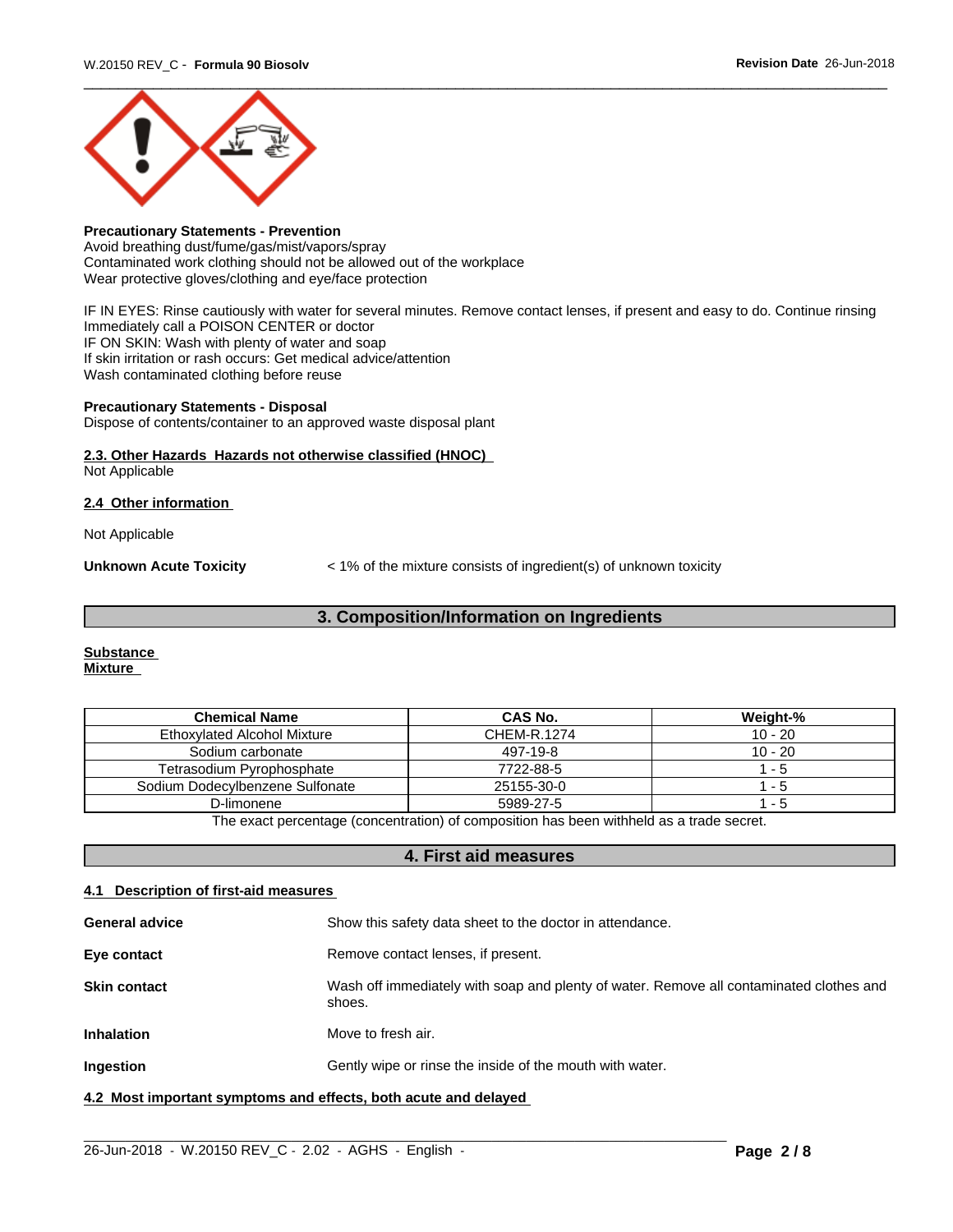**Symptoms** Eye irritation. Irritating to respiratory system and skin.

#### **4.3 Indication of any immediate medical attention and special treatment needed**

**Notes to physician** Treat symptomatically.

# **5. Fire-Fighting Measures**

# **5.1 Extinguishing media**

#### **Suitable extinguishing media**

Use extinguishing measures that are appropriate to local circumstances and the surrounding environment.

**Unsuitable Extinguishing Media** None.

#### **5.2 Special hazards arising from the substance or mixture**

#### **Special Hazard**

None known based on information supplied.

**Hazardous Combustion Products** No information available.

**Explosion Data Sensitivity to Mechanical Impact** None. **Sensitivity to Static Discharge** None.

#### **5.3 Advice for firefighters**

As in any fire, wear self-contained breathing apparatus pressure-demand, MSHA/NIOSH (approved or equivalent) and full protective gear.

#### **6. Accidental Release Measures**

#### **6.1 Personal precautions, protective equipment and emergency procedures**

Use personal protective equipment.

#### **6.2 Environmental precautions**

Dike to collect large liquid spills.

#### **6.3 Methods and materials for containment and cleaning up**

| <b>Methods for Containment</b> | Prevent further leakage or spillage if safe to do so. |
|--------------------------------|-------------------------------------------------------|
| Methods for cleaning up        | Pick up and transfer to properly labeled containers.  |

# **7. Handling and storage**

#### **7.1 Precautions for safe handling**

**Advice on safe handling** Wear personal protective equipment.

**Hygiene measures** When using, do not eat, drink or smoke.

#### **7.2 Conditions for safe storage, including any incompatibilities**

**Storage Conditions** Keep tightly closed in a dry and cool place. Use only in area provided with appropriate exhaust ventilation.

 $\_$  ,  $\_$  ,  $\_$  ,  $\_$  ,  $\_$  ,  $\_$  ,  $\_$  ,  $\_$  ,  $\_$  ,  $\_$  ,  $\_$  ,  $\_$  ,  $\_$  ,  $\_$  ,  $\_$  ,  $\_$  ,  $\_$  ,  $\_$  ,  $\_$  ,  $\_$  ,  $\_$  ,  $\_$  ,  $\_$  ,  $\_$  ,  $\_$  ,  $\_$  ,  $\_$  ,  $\_$  ,  $\_$  ,  $\_$  ,  $\_$  ,  $\_$  ,  $\_$  ,  $\_$  ,  $\_$  ,  $\_$  ,  $\_$  ,

**Materials to Avoid** No materials to be especially mentioned.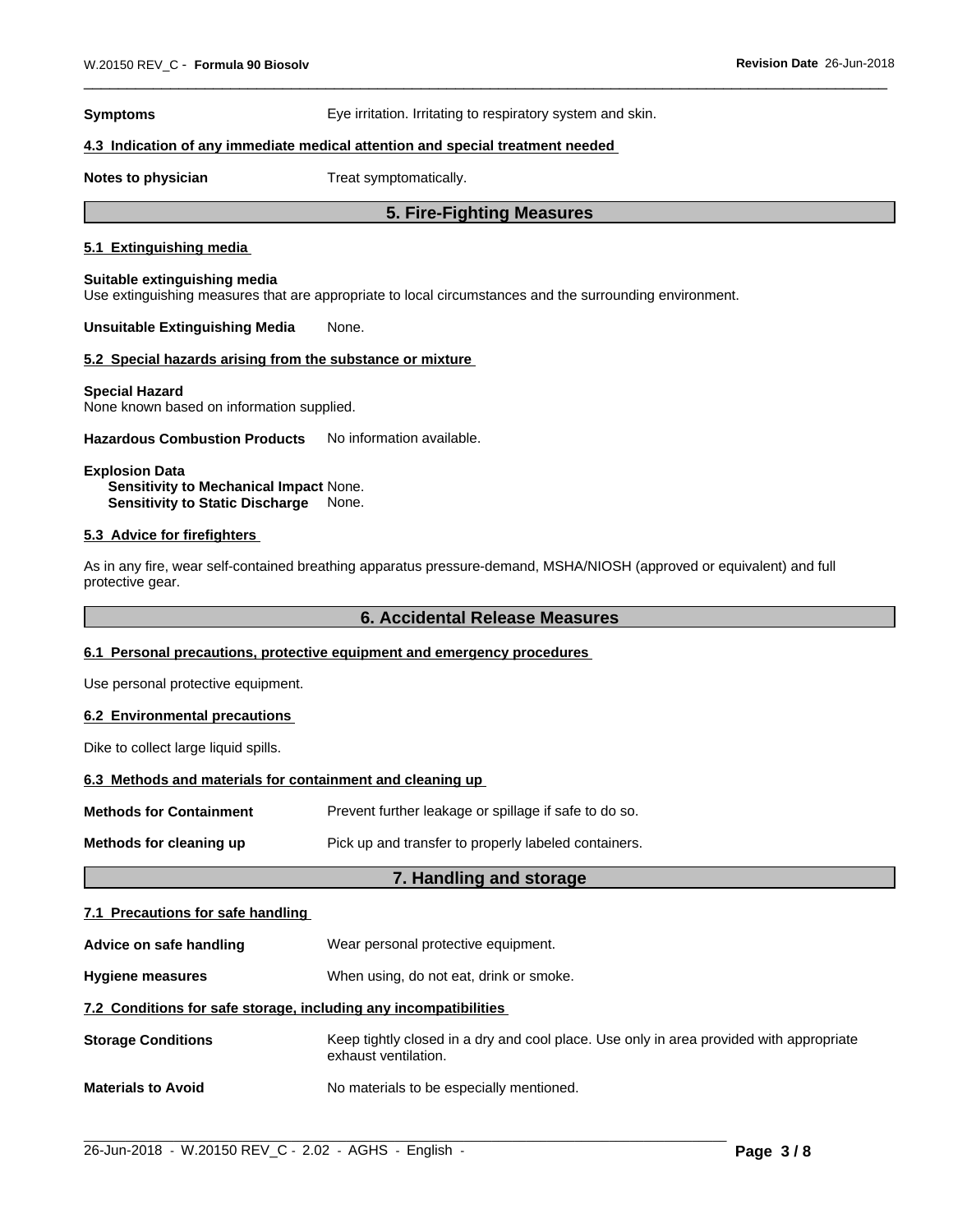# **8. Exposure controls/personal protection**

# **8.1 Exposure Guidelines**

| <b>Chemical Name</b> | <b>ACGIH TLV</b> | <b>OSHA PEL</b> | British Columbia | Alberta | Quebec                  | <b>Ontario TWAEV</b>    |
|----------------------|------------------|-----------------|------------------|---------|-------------------------|-------------------------|
| Tetrasodium          |                  |                 |                  |         | TWA: $5 \text{ ma/m}^3$ | TWA: $5 \text{ ma/m}^3$ |
| Pyrophosphate        |                  |                 |                  |         |                         |                         |
| 7722-88-5            |                  |                 |                  |         |                         |                         |

# **8.2 Appropriate engineering controls**

**Engineering Measures** Ensure adequate ventilation, especially in confined areas.

# **8.3 Individual protection measures, such as personal protective equipment**

| <b>Eve/Face Protection</b>    | Safety glasses with side-shields.                                        |
|-------------------------------|--------------------------------------------------------------------------|
| Skin and body protection      | Long sleeved clothing.                                                   |
| <b>Respiratory protection</b> | In case of insufficient ventilation wear suitable respiratory equipment. |
| <b>Hygiene measures</b>       | See section 7 for more information                                       |

# **9. Physical and chemical properties**

#### **9.1 Information on basic physical and chemical properties**

| <b>Physical state</b>             | Solid          |                          |                          |
|-----------------------------------|----------------|--------------------------|--------------------------|
| Appearance                        | Powder         | Color                    | Yellow                   |
| Odor                              | Citrus         | <b>Odor Threshold</b>    | No information available |
|                                   |                |                          |                          |
| <b>Property</b>                   | Values         | Remarks • Methods        |                          |
| рH                                | 10.5           | (as 1% solution)         |                          |
| <b>Melting/freezing point</b>     |                | Not applicable           |                          |
| Boiling point/boiling range       | Not applicable |                          |                          |
| <b>Flash Point</b>                | Not Applicable |                          |                          |
| <b>Evaporation rate</b>           |                | No information available |                          |
| Flammability (solid, gas)         |                | No information available |                          |
| <b>Flammability Limits in Air</b> |                |                          |                          |
| upper flammability limit          |                | No information available |                          |
| lower flammability limit          |                | No information available |                          |
| Vapor pressure                    |                | No information available |                          |
| <b>Vapor density</b>              |                | No information available |                          |
| <b>Specific Gravity</b>           |                | No information available |                          |
| <b>Water solubility</b>           |                | No information available |                          |
| Solubility in other solvents      |                | No information available |                          |
| <b>Partition coefficient</b>      |                | No information available |                          |
| <b>Autoignition temperature</b>   |                | No information available |                          |
| <b>Decomposition temperature</b>  |                | No information available |                          |
| <b>Viscosity, kinematic</b>       |                | No information available |                          |
| Viscosity, dynamic                |                | No information available |                          |
| <b>Explosive properties</b>       |                | No information available |                          |
| <b>Oxidizing Properties</b>       |                | No information available |                          |
| 9.2 Other information             |                |                          |                          |
| Volatile organic compounds (VOC)  | $< 0.5\%$      |                          |                          |
| content                           |                |                          |                          |

# **10. Stability and Reactivity**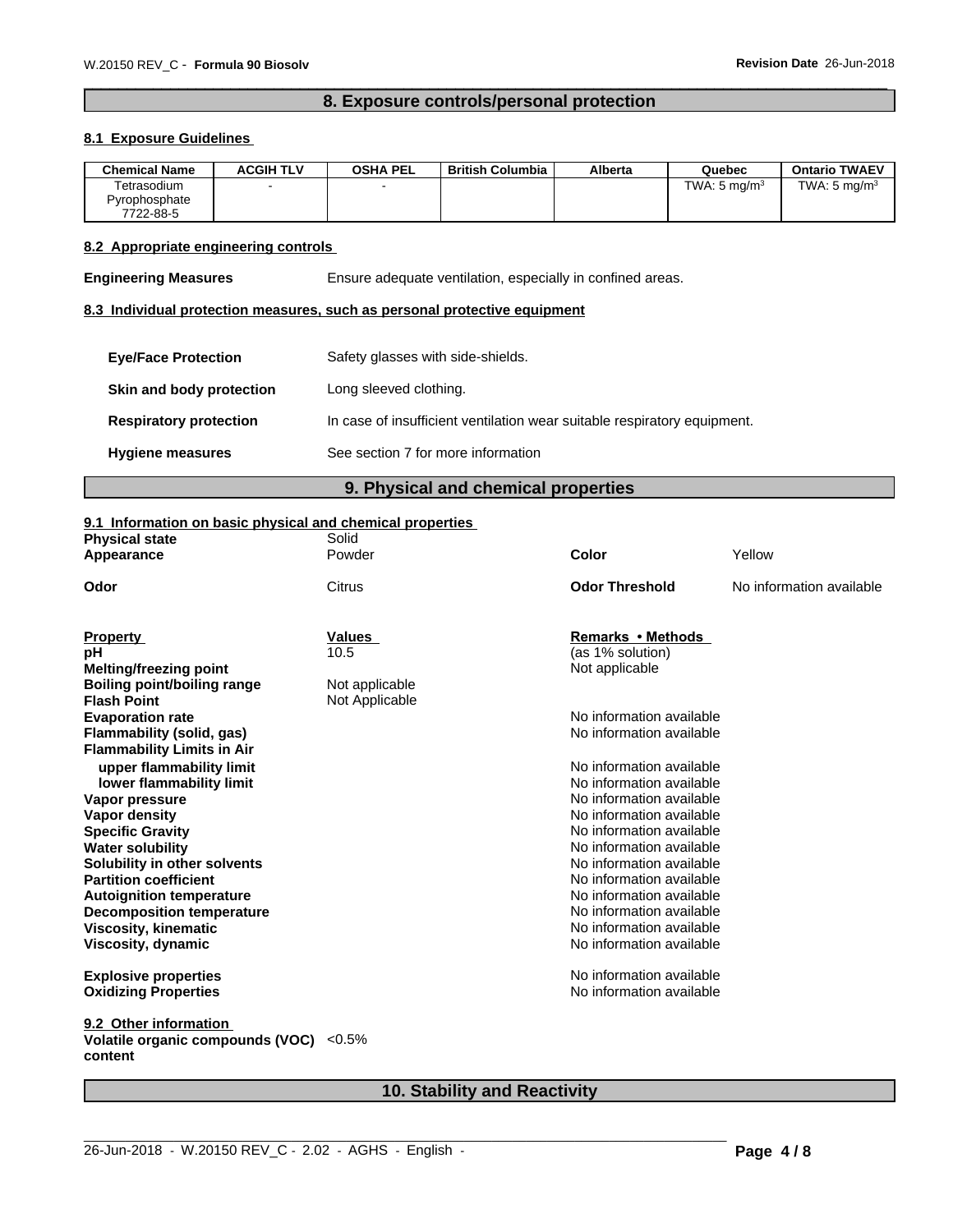#### **10.1 Reactivity**

No data available

#### **10.2 Chemical stability**

Stable under normal conditions

#### **10.3 Possibility of hazardous reactions**

None under normal processing.

#### **10.4 Conditions to Avoid**

Avoid dust accumulation in enclosed space.

#### **10.5 Incompatible Materials**

None known based on information supplied.

#### **10.6 Hazardous Decomposition Products**

Carbon dioxide (CO2), carbon monoxide (CO), oxides of nitrogen (NOx), dense black smoke.

# **11. Toxicological information**

#### **11.1 Acute toxicity**

# **Numerical measures of toxicity: Product Information**

#### **The following values are calculated based on chapter 3.1 of the GHS document**

| <b>Unknown Acute Toxicity</b> | $\leq$ 1% of the mixture consists of ingredient(s) of unknown toxicity |
|-------------------------------|------------------------------------------------------------------------|
| Oral LD50                     | 11,168.00 mg/kg                                                        |
| <b>Dermal LD50</b>            | 16,870.00 mg/kg                                                        |
| LC50 (Dust/Mist)              | $5.80$ mg/l                                                            |
| LC50 (Vapor)                  | 1,714.00 mg/l                                                          |

#### **Numerical measures of toxicity: Component Information**

| Chemical Name                                   | LD50 Oral               | <b>LD50 Dermal</b>       | <b>LC50 Inhalation</b>               |
|-------------------------------------------------|-------------------------|--------------------------|--------------------------------------|
| Sodium carbonate<br>497-19-8                    | 4090 mg/kg (Rat)        | $\overline{\phantom{0}}$ | $= 2300$ mg/m <sup>3</sup> (Rat) 2 h |
| Tetrasodium Pyrophosphate<br>7722-88-5          | 1000 - 3000 mg/kg (Rat) | $\overline{\phantom{0}}$ | $\overline{\phantom{a}}$             |
| Sodium Dodecylbenzene Sulfonate  <br>25155-30-0 | 500 mg/kg (Rat)         | $\overline{\phantom{0}}$ | $\sim$                               |
| D-limonene<br>5989-27-5                         | 4400 mg/kg (Rat)        | $>$ 5 g/kg (Rabbit)      |                                      |

 $\_$  ,  $\_$  ,  $\_$  ,  $\_$  ,  $\_$  ,  $\_$  ,  $\_$  ,  $\_$  ,  $\_$  ,  $\_$  ,  $\_$  ,  $\_$  ,  $\_$  ,  $\_$  ,  $\_$  ,  $\_$  ,  $\_$  ,  $\_$  ,  $\_$  ,  $\_$  ,  $\_$  ,  $\_$  ,  $\_$  ,  $\_$  ,  $\_$  ,  $\_$  ,  $\_$  ,  $\_$  ,  $\_$  ,  $\_$  ,  $\_$  ,  $\_$  ,  $\_$  ,  $\_$  ,  $\_$  ,  $\_$  ,  $\_$  ,

#### **11.2 Information on toxicologicaleffects**

#### **Skin corrosion/irritation**

Product Information • No information available Component Information • No information available

**Serious eye damage/eye irritation** Product Information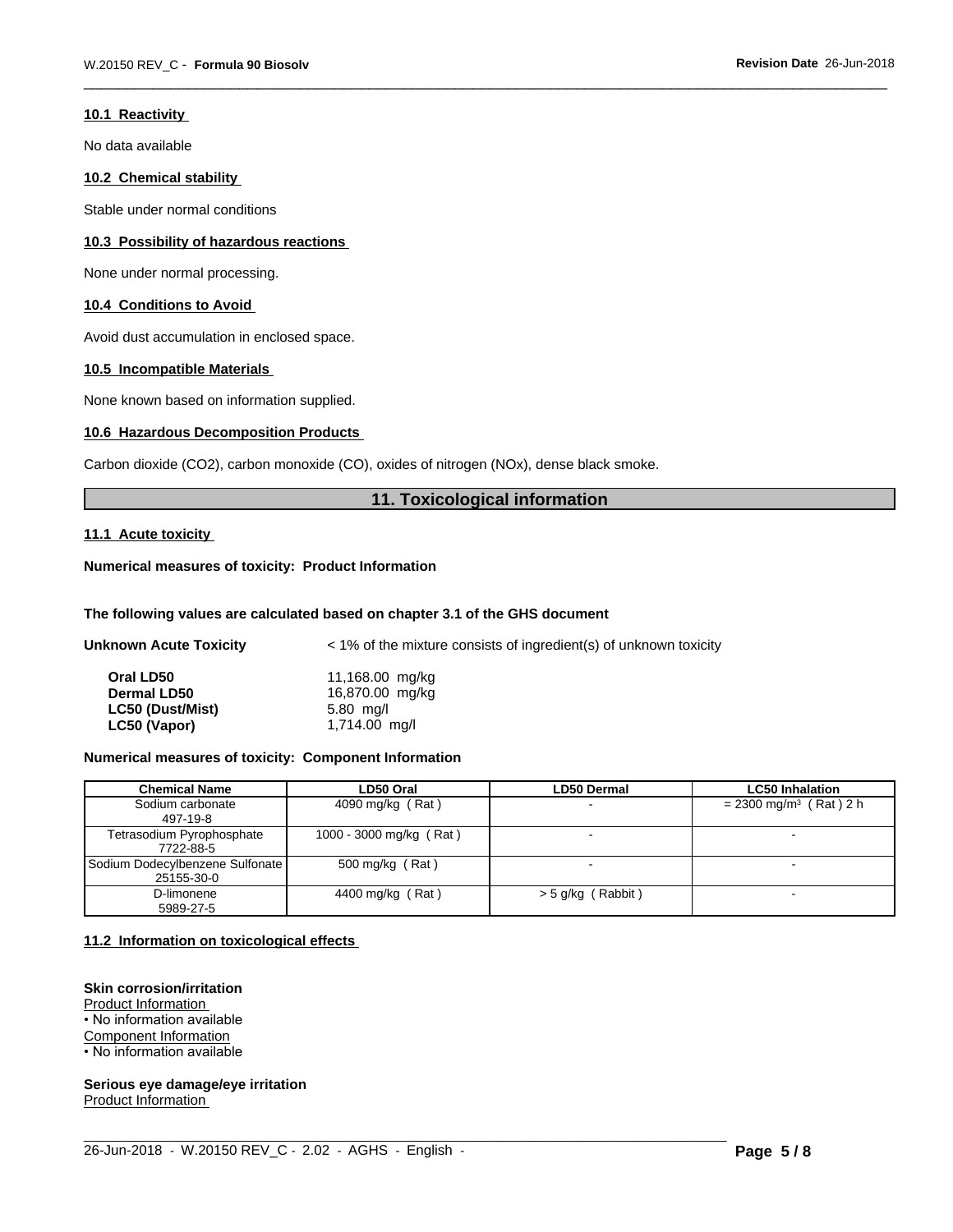• May cause eye irritation

• Causes serious eye damage

Component Information

• No information available

#### **Respiratory or skin sensitization**

Product Information • No information available Component Information • No information available

#### **Germ cell mutagenicity**

Product Information • No information available Component Information • No information available

# **Carcinogenicity**

Product Information • The table below indicates whether each agency has listed any ingredient as a carcinogen Component Information • Contains a known or suspected carcinogen

#### **Reproductive toxicity**

Product Information • No information available Component Information • No information available

# **STOT - single exposure**

No information available

#### **STOT - repeated exposure** No information available

#### **Other adverse effects**

Product Information • No information available Component Information • No information available

#### **Aspiration hazard**

Product Information • No information available Component Information • No information available

# **12. Ecological information**

# **12.1 Toxicity**

**Ecotoxicity No information available** 

69.72625 % of the mixture consists of components(s) of unknown hazards to the aquatic environment

# **Ecotoxicity effects**

| Chemical Name    | <b>Toxicity to algae</b> | <b>Toxicity to fish</b>        | Toxicitv to daphnia and other<br>aquatic invertebrates |
|------------------|--------------------------|--------------------------------|--------------------------------------------------------|
| Sodium carbonate |                          | LC50: 96 h Lepomis macrochirus | EC50: 48 h Daphnia magna 265                           |
| 497-19-8         |                          | 300 mg/L static LC50: 96 h     | mg/L                                                   |

 $\_$  ,  $\_$  ,  $\_$  ,  $\_$  ,  $\_$  ,  $\_$  ,  $\_$  ,  $\_$  ,  $\_$  ,  $\_$  ,  $\_$  ,  $\_$  ,  $\_$  ,  $\_$  ,  $\_$  ,  $\_$  ,  $\_$  ,  $\_$  ,  $\_$  ,  $\_$  ,  $\_$  ,  $\_$  ,  $\_$  ,  $\_$  ,  $\_$  ,  $\_$  ,  $\_$  ,  $\_$  ,  $\_$  ,  $\_$  ,  $\_$  ,  $\_$  ,  $\_$  ,  $\_$  ,  $\_$  ,  $\_$  ,  $\_$  ,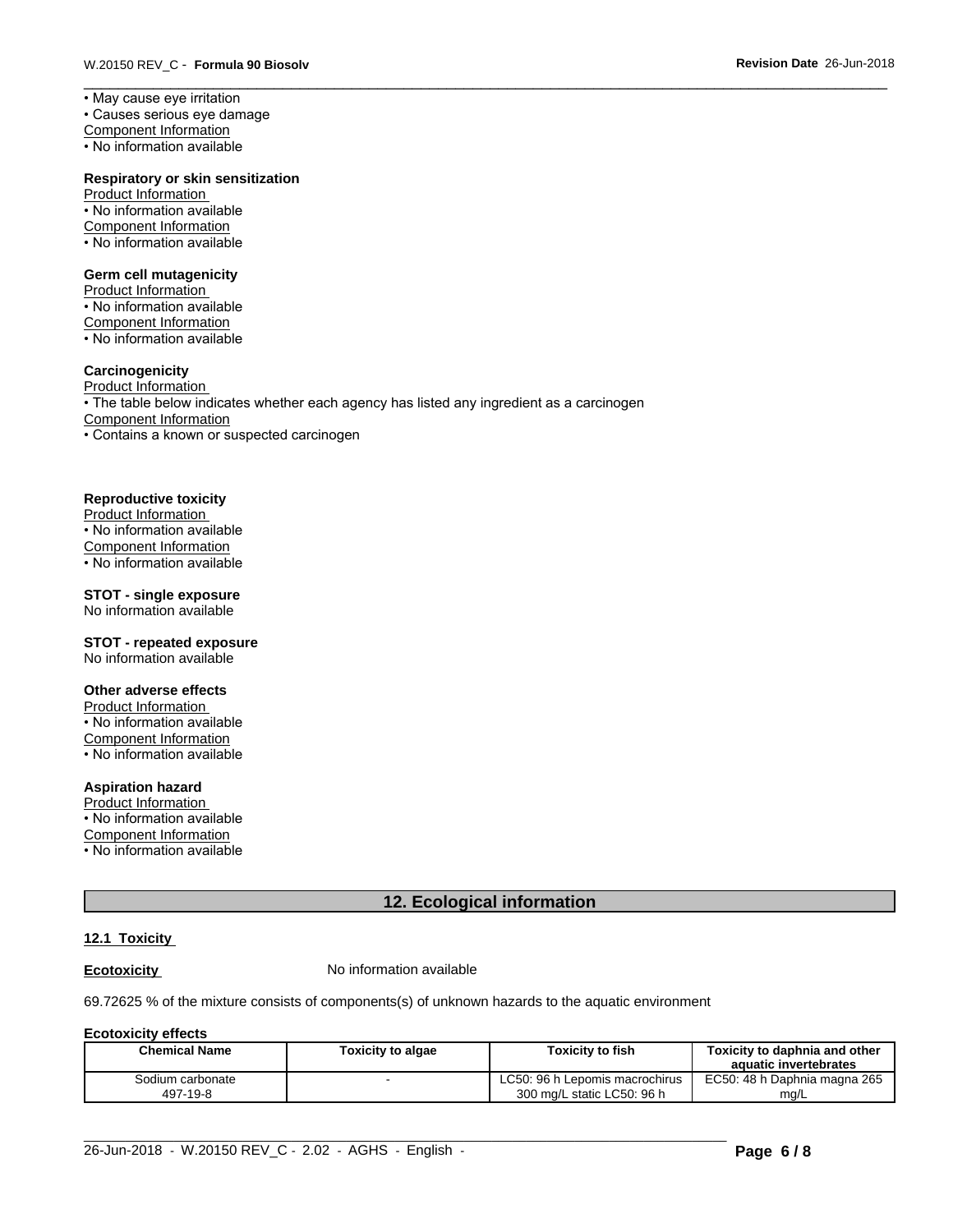|                                 | Pimephales promelas 310 - 1220    |  |
|---------------------------------|-----------------------------------|--|
|                                 | ma/L static                       |  |
| Sodium Dodecylbenzene Sulfonate | LC50: 96 h Oncorhynchus mykiss    |  |
| 25155-30-0                      | 10.8 mg/L static                  |  |
| D-limonene                      | LC50: 96 h Pimephales promelas    |  |
| 5989-27-5                       | $0.619 - 0.796$ mg/L flow-through |  |
|                                 | LC50: 96 h Oncorhynchus mykiss    |  |
|                                 | 35 ma/L                           |  |

#### **12.2 Persistence and degradability**

No data are available on the product itself.

#### **12.3 Bioaccumulative potential**

Discharge into the environment must be avoided

#### **12.4 Mobility in soil**

No information available.

#### **12.5 Other adverse effects**

No information available

# **13. Disposal Considerations**

#### **13.1 Waste treatment methods**

Disposal should be in accordance with applicable regional, national and local laws and regulations.

# **14. Transport Information**

| <b>DOT</b>  | Not regulated |
|-------------|---------------|
| <b>MEX</b>  | Not regulated |
| <b>IMDG</b> | Not regulated |
| <b>IATA</b> | Not regulated |

# **15. Regulatory information**

| <b>15.1 International Inventories</b> |
|---------------------------------------|
|---------------------------------------|

| <b>TSCA</b>          | Complies |
|----------------------|----------|
| <b>DSL</b>           | Complies |
| <b>EINECS/ELINCS</b> | Complies |
| <b>ENCS</b>          | Complies |
| <b>IECSC</b>         | Complies |
| <b>KECL</b>          | Complies |
| <b>PICCS</b>         | Complies |
| <b>AICS</b>          | Complies |
| <b>NZIOC</b>         |          |

 **TSCA** - United States Toxic Substances Control Act Section 8(b) Inventory

 **DSL** - Canadian Domestic Substances List

 **EINECS/ELINCS** - European Inventory of Existing Chemical Substances/European List of Notified Chemical Substances

 $\_$  ,  $\_$  ,  $\_$  ,  $\_$  ,  $\_$  ,  $\_$  ,  $\_$  ,  $\_$  ,  $\_$  ,  $\_$  ,  $\_$  ,  $\_$  ,  $\_$  ,  $\_$  ,  $\_$  ,  $\_$  ,  $\_$  ,  $\_$  ,  $\_$  ,  $\_$  ,  $\_$  ,  $\_$  ,  $\_$  ,  $\_$  ,  $\_$  ,  $\_$  ,  $\_$  ,  $\_$  ,  $\_$  ,  $\_$  ,  $\_$  ,  $\_$  ,  $\_$  ,  $\_$  ,  $\_$  ,  $\_$  ,  $\_$  ,

 **PICCS** - Philippines Inventory of Chemicals and Chemical Substances

 **ENCS** - Japan Existing and New Chemical Substances

 **IECSC** - China Inventory of Existing Chemical Substances